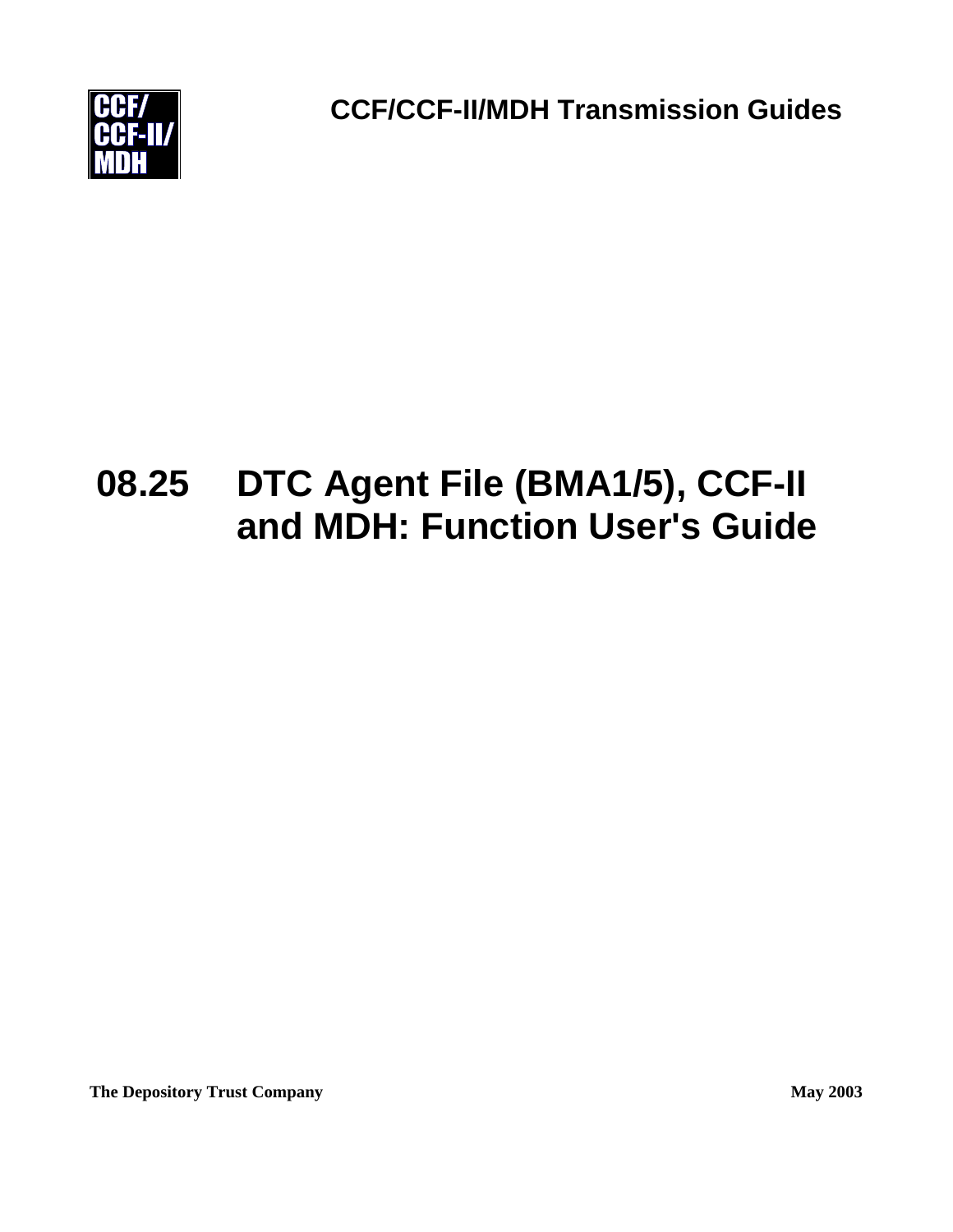**THE DEPOSITORY TRUST COMPANY** 



Copyright © 2003 by The Depository Trust Company (DTC). All rights reserved. This work is proprietary and is intended for the exclusive use of DTC's Participants and other users of DTC's services. No part of this work may be reproduced or distributed (including by transmission) in any form or by any means, or stored in any information storage and retrieval system, without DTC's prior written permission.

All requests for additional copies of this work or inquiries about this work should be directed to DTC Participant Interface Planning, The Depository Trust, 55 Water Street, New York, NY 10041, USA.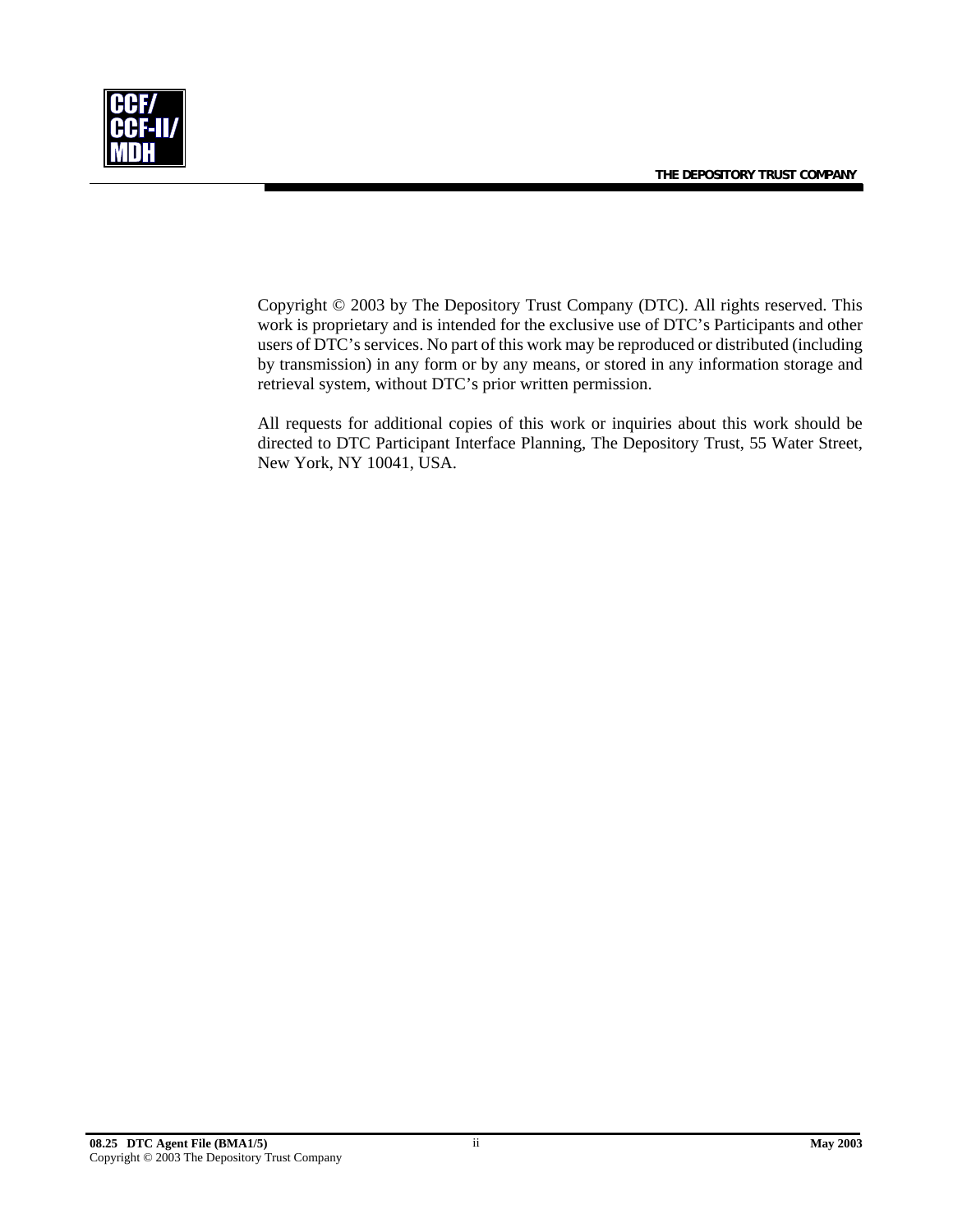

# **08.25 DTC Agent File (BMA1/BMA5) via CCF, CCF-II and MDH: Function User's Guide**

#### **Table of Contents**

| <b>Section</b> |     | Page |
|----------------|-----|------|
| 1.             |     |      |
|                | 2.1 |      |
| 3.             |     |      |
|                |     |      |
| 4.             |     |      |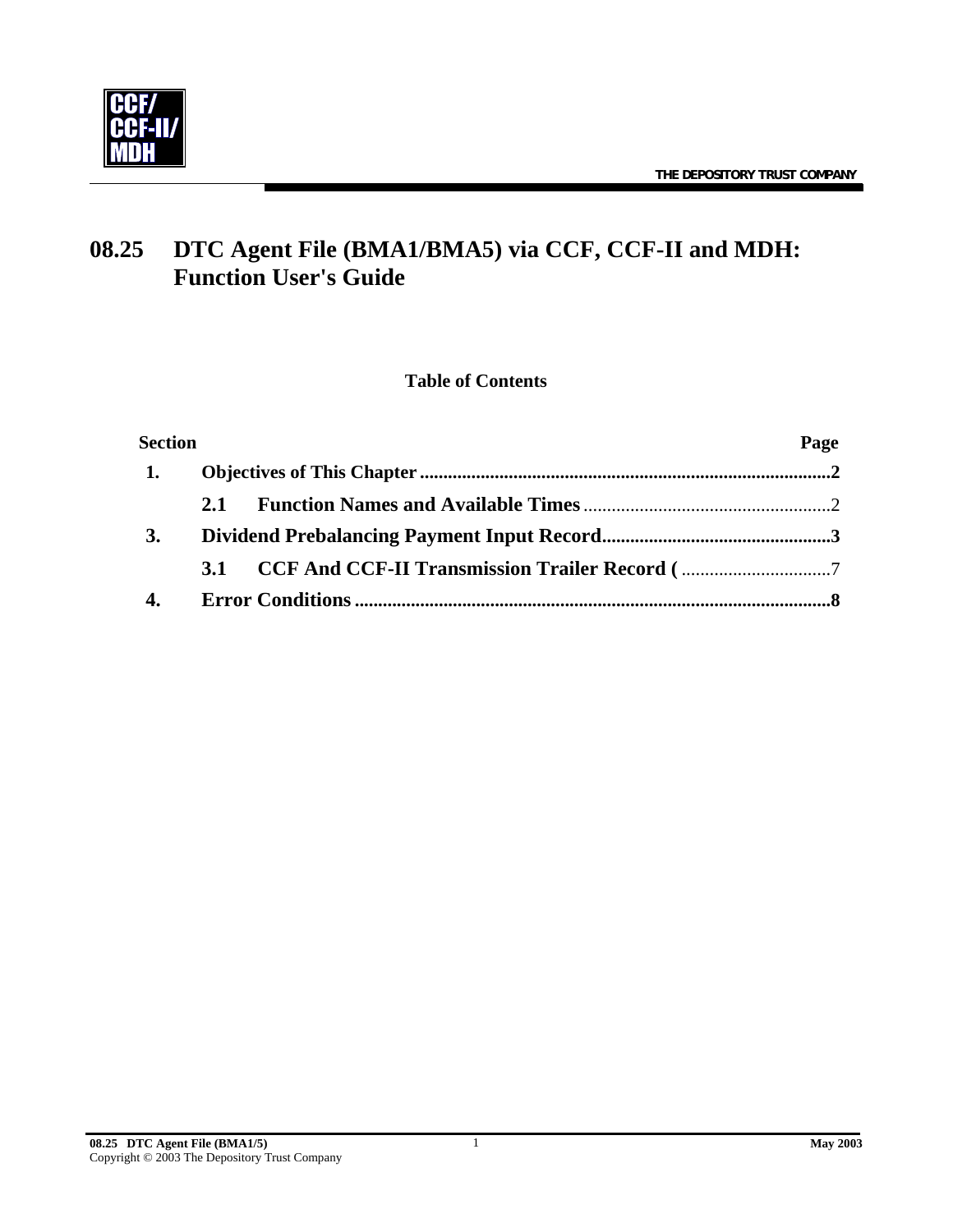<span id="page-3-0"></span>

#### **1. Objectives of This Chapter**

The objectives of this chapter are to:

- Describe the purpose of DTC's Bond Administrator Ann Detail file
- Provide specifics of the required detail input record.

#### **2. Overview**

This document describes how dividend and redemption paying agents can use the Interface Control Management (ICM) process to transmit revised rates, late call and revised call information to DTC's Announcement system, thereby reducing manual intervention. Please note that even though the function is available until 8:00 PM on weekdays, the information intended for the current settlement date must be received by DTC by 2:30PM in order to be reflected in that day's settlement. This rule does not apply to future settlement dates.

This function is available over CCF, CCF-II and MDH. This is a combined User Guide for both CCF and MDH. It is recommended that agents familiarize themselves with the DTC document *Interface Control Management CCF, CCF-II and MDH User's Guide for Transaction Input*. This ICM document describes new standards for transaction processing using DTC's automated systems, including specifics relating to operation, error processing and recovery for CCF, CCF-II and MDH transmissions.

#### **2.1 Function Names and Available Times**

The transmission modes utilized will be CCF/MDH, FTP and Connect-Direct (formerly known as NDM, Network Data Movers):

- CCF/MDH allows Participants or service providers to interact directly with DTC via their IBM Mainframes
- Connect-Direct is a vendor-supplied software (Sterling Commerce) that enables connections to be made between DTC, other mainframe, mini-computers and PCs using diverse operating systems.
- FTP is part of CCF (Computer to Computer Facility) family of software and extends file exchange capabilities to PCs, microcomputers and minicomputers.

The function names and available times associated with each interface are as follows:

| <b>Interface</b> | <b>Function name</b> | Available from | <b>Available to</b> |
|------------------|----------------------|----------------|---------------------|
| <b>MDH</b>       | BMA1                 | 0700           | 2000                |
| <b>CCF</b>       | BMA5                 | 0700           | 2000                |
| $CCF-II$         | BMA5                 | 0700           | 2000                |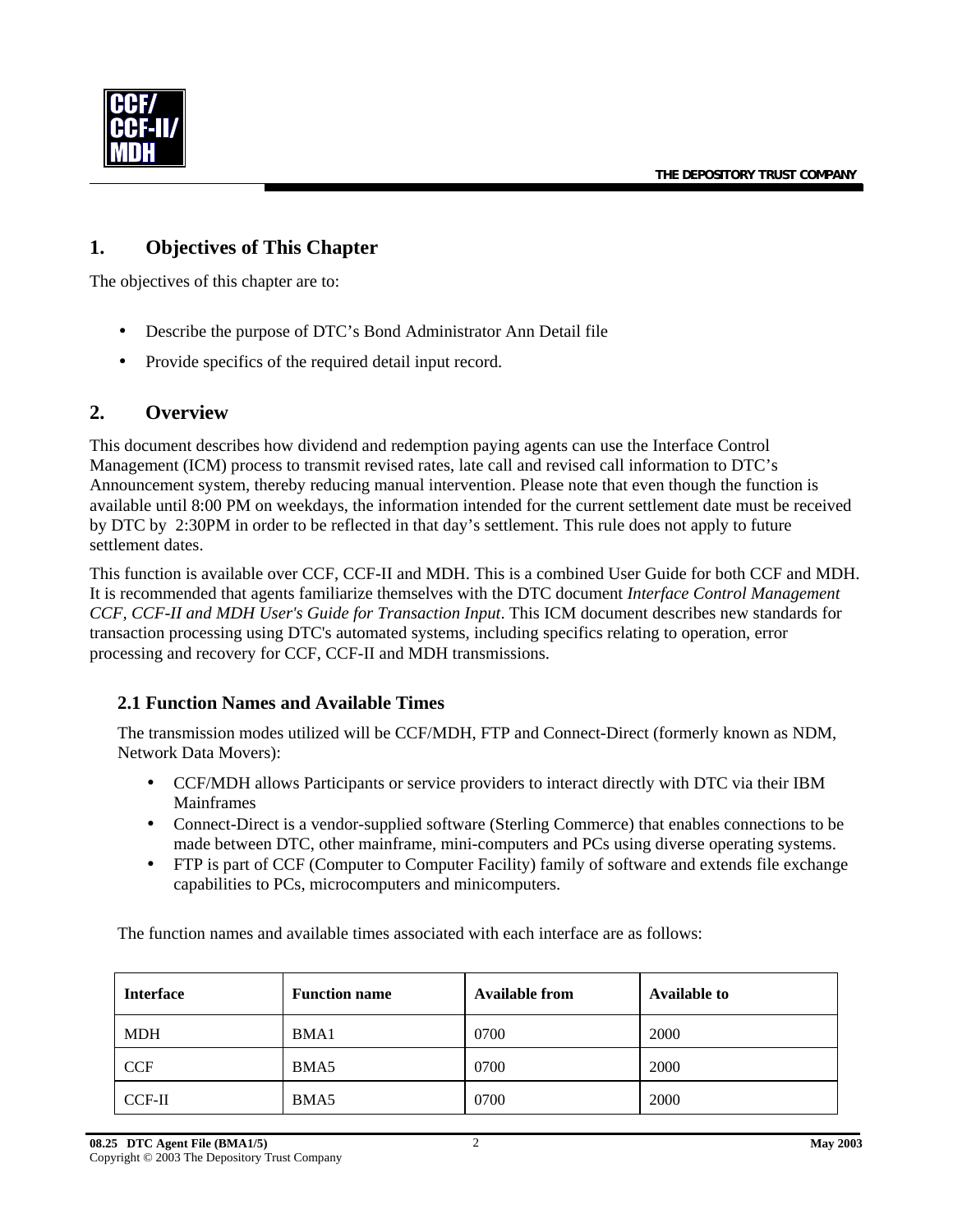<span id="page-4-0"></span>

## **3. DTC Agent File Detail Input Record**

The input record for the Bond Administrator Ann Detail record is defined below. This record contains a Transaction Header (positions 1 through 26) and application detail data and has a record length of 475 bytes. Users of the MDH interface can enter up to 10 records per input block.

| <b>Position</b>                                   | Length         | Format    | <b>Field Name</b>               | <b>Transaction Header</b>                                                                                                                                                                              |  |  |  |
|---------------------------------------------------|----------------|-----------|---------------------------------|--------------------------------------------------------------------------------------------------------------------------------------------------------------------------------------------------------|--|--|--|
| <b>Positions 1 through 26: Transaction Header</b> |                |           |                                 |                                                                                                                                                                                                        |  |  |  |
| 1                                                 | 1              | Character | Feedback Indicator              | Leave blank on input<br>On output, indicates whether any errors were<br>encountered during processing                                                                                                  |  |  |  |
| $\overline{c}$                                    | 1              | Character | Production/Test<br>Indicator    | (Required) indicator of whether the transaction is<br>to be processed in the Test or Production<br>environment.<br>$P =$ Production<br>$T = Test$ .                                                    |  |  |  |
| 3                                                 | 6              | Character | Record Type                     | Value 'BMADTL'                                                                                                                                                                                         |  |  |  |
| 9                                                 | 2              | Numeric   | Record Suffix                   | Indicates the Record # on single and multiple data<br>records within a transaction. Default is "01" for<br>this application.                                                                           |  |  |  |
| 11                                                | $\overline{2}$ | Numeric   | <b>Version Number</b>           | Used to indicate which version (for example,<br>'latest' or 'previous' format) the data is in. Default<br>is "01" for this application.                                                                |  |  |  |
| 13                                                | 6              | Character | <b>User Reference</b><br>Number | (Optional) used by transmitting party to uniquely<br>identify the transaction                                                                                                                          |  |  |  |
| 19                                                | 8              | Character | Addressee                       | For numeric IDs:<br>8-digit identifier of the entity on behalf of whom<br>the transaction is being processed; right aligned,<br>zero filled<br>For non-full numeric addressees: Mnnnnnnn or<br>Nnnnnnn |  |  |  |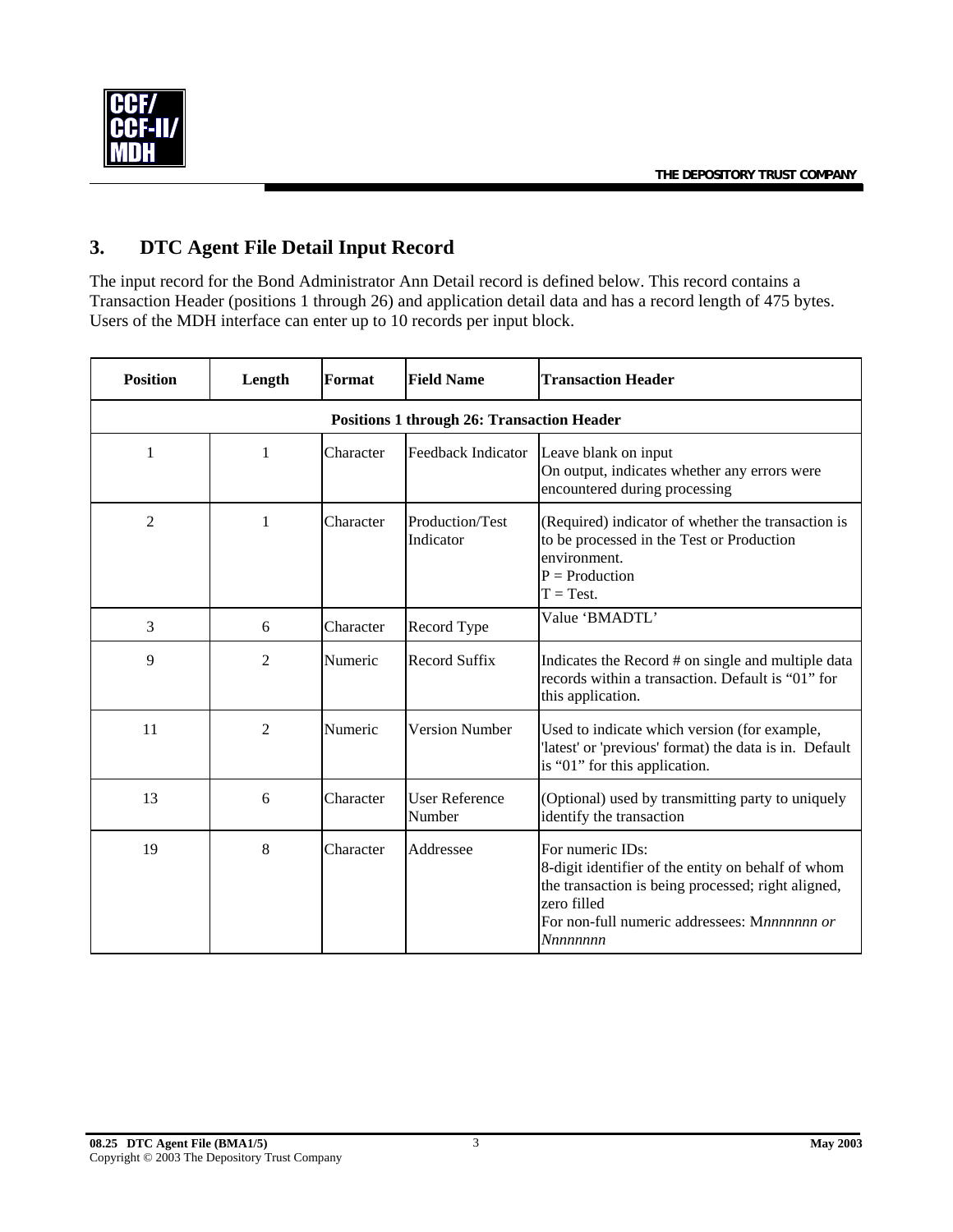

| <b>Position</b>                                                      |              | <b>Length Format</b> | <b>Field Name</b>                 | Dividend Bond Administrator Ann Detail Input Record<br><b>Description</b>                                                                                                                                                                                                      |  |  |
|----------------------------------------------------------------------|--------------|----------------------|-----------------------------------|--------------------------------------------------------------------------------------------------------------------------------------------------------------------------------------------------------------------------------------------------------------------------------|--|--|
| Positions 27 through 475: Bond Administrator Ann Detail Input Record |              |                      |                                   |                                                                                                                                                                                                                                                                                |  |  |
| 27                                                                   | 9            | Character            | <b>CUSIP</b>                      | (Required) 9-character Security CUSIP number; left aligned                                                                                                                                                                                                                     |  |  |
| 36                                                                   | $\,8\,$      | Character            | Payment Date                      | <b>(Required for Dividend)</b> ccyymmd Dividend Pay Date                                                                                                                                                                                                                       |  |  |
| 44                                                                   | $\mathbf{1}$ | Character            | Principal<br>Distribution<br>Type | (Required) identify type of payment: $X(1)$<br>Random Lot Call = $1$<br>Optional Termination (PUT) and Random Lot Call = $2$<br>Pass-through of Principal $= 3$<br>Final (Factor/Value to Zero) = $4$<br>Full redemption $= 5$<br>Notional Balance = $6$<br>Sinking Fund $= 7$ |  |  |
| 45                                                                   | 8            | Character            | Maturity/<br>Redemption<br>Date   | (Required for Redemption) ccyymmdd<br>Maturity or Redemption Date; The date the principal becomes due and<br>payable.<br>Default to 99999999 for no value                                                                                                                      |  |  |
| 53                                                                   | 8            | Character            | Record Date                       | (Required for Dividend) ccyymmdd<br>Dividend Record Date<br>Default to 99999999 for no value                                                                                                                                                                                   |  |  |
| 61                                                                   | $\,8\,$      | Character            | Publication<br>Date               | (Required for Redemption) ccyymmdd<br><b>Publication Date</b><br>Default to 99999999 for no value                                                                                                                                                                              |  |  |
| 69                                                                   | 8            | Character            | Accrual<br>Beginning<br>Date      | (Optional) for interest payment. ccyymmdd<br>Start of interest period.<br>If entered, Accrual End Date must also be entered.<br>Default to 99999999 for no value                                                                                                               |  |  |
| 77                                                                   | 8            | Character            | <b>Accrual End</b><br>Date        | (Optional) for interest payment. ccyymmdd<br>End of interest period<br>If entered, Accrual Beginning Date must also be<br>entered<br>Default to 9999999 for no value                                                                                                           |  |  |
| 85                                                                   | 3            | Numeric              | Accrual<br>Period                 | (Optional) $9(3)$<br>Span of days between Accrual Beginning and Accrual End Date.<br>Must be entered if both Accrual Beginning and End Date are entered.<br>Default to 999 for no value                                                                                        |  |  |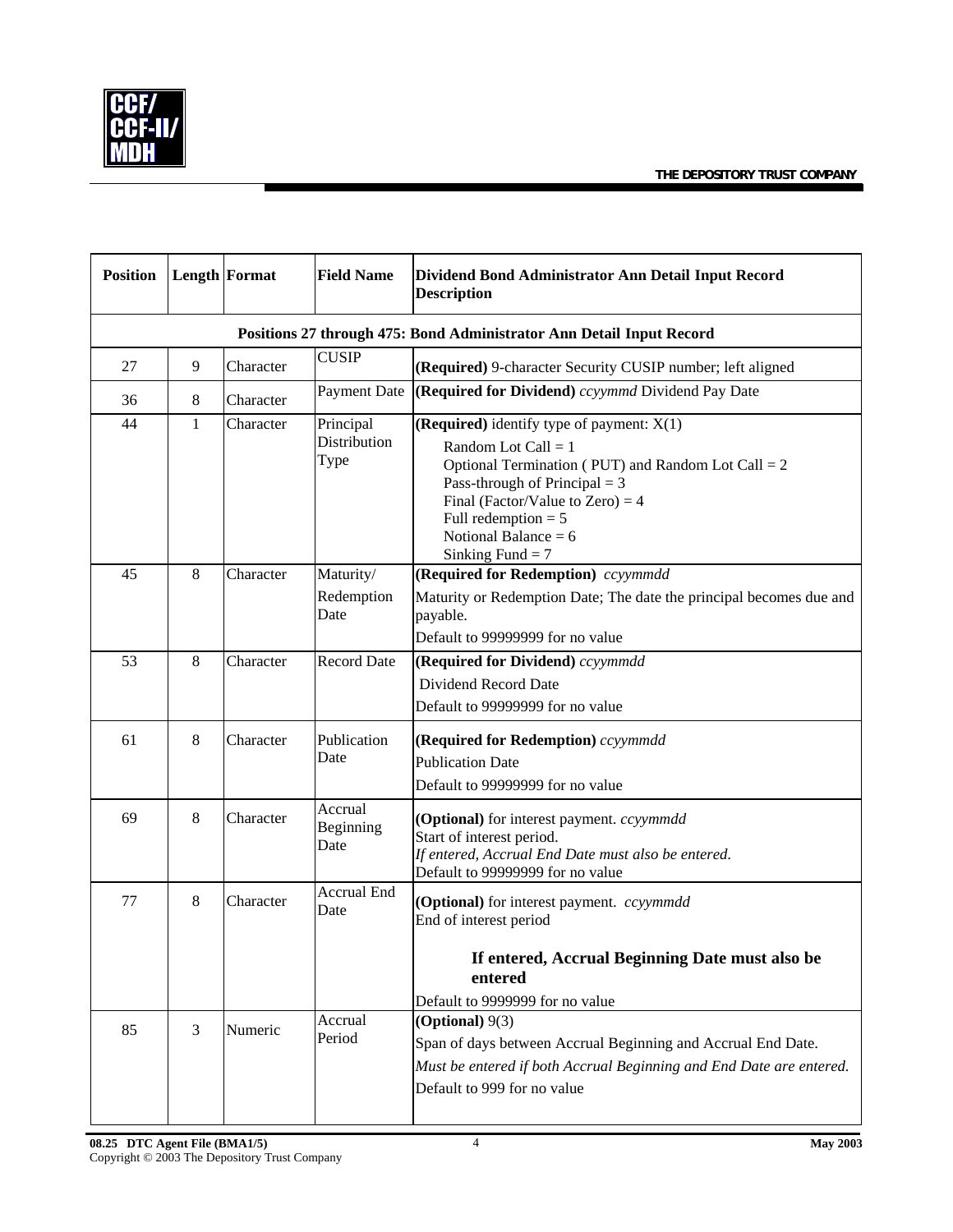

| <b>Position</b> |    | <b>Length Format</b> | <b>Field Name</b>                  | Dividend Bond Administrator Ann Detail Input Record<br><b>Description</b>                                                                                                                                                                                                                                                                                                                                                                                                                                                         |  |
|-----------------|----|----------------------|------------------------------------|-----------------------------------------------------------------------------------------------------------------------------------------------------------------------------------------------------------------------------------------------------------------------------------------------------------------------------------------------------------------------------------------------------------------------------------------------------------------------------------------------------------------------------------|--|
| 88              | 10 | Numeric              | Pass Thru<br><b>Interest Rate</b>  | (Optional) $9(2)v9(8)$<br>The interest rate on a fixed/floating rate security, which is used to<br>calculate interest for the current payment.<br>Note: CMOs one rate, VRDOs multiple rates, based on reset periods.<br>Default to 9999999999 for no value                                                                                                                                                                                                                                                                        |  |
| 98              | 1  | Character            | Interest<br>Calculation<br>Type    | Optional. $X(1)$ .<br>Method of Interest Calculation<br>$30/360 = 1$<br>Actual/360 = $2$<br>Actual/365 = $3$<br>Actual/366 = $4$<br>Default to 9 for no value                                                                                                                                                                                                                                                                                                                                                                     |  |
| 99              | 11 | Numeric              | <b>Interest Rate</b><br>Per 1000   | <b>Optional.</b> 9(5)v9(6).<br>The total amount of interest paid per thousand for the current<br>distribution date.<br>Default to 99999999999 for no value                                                                                                                                                                                                                                                                                                                                                                        |  |
| 110             | 11 | Numeric              | Dividend Rate<br>Per Share         | Optional. $9(5)y9(6)$ .<br>The total amount of income paid per share for the current distribution<br>date<br>Default to 99999999999 for no value                                                                                                                                                                                                                                                                                                                                                                                  |  |
| 121             | 11 | Numeric              | Principal Rate<br>Per 1000         | Optional. $9(5)y9(6)$ .<br>The total amount of principal paid per thousand for the current<br>distribution date<br>Default to 99999999999 for no value                                                                                                                                                                                                                                                                                                                                                                            |  |
| 132             | 11 | Character            | Interest<br>Shortfall              | Optional. Express as character field, using the '-' to denote a negative<br>value prior to the value: ie. -99.9999999. Positive values may be<br>expressed with a '+' sign. The total characters including sign and<br>decimal point is 11.<br>The excess of interest accrual per thousand over interest actually<br>collected on the underlying loans for the current accrual period.<br>This field of data is only populated if the shortfall decreases the current<br>interest payment.<br>Default to 99999999999 for no value |  |
| 143             | 11 | Character            | <b>Realized Loss</b><br>Per Dollar | <b>Optional.</b> Express as character field, using the '-' to denote a negative<br>value prior to the value: i.e. -9.99999999. The total characters<br>including sign and decimal point is 11.<br>The amount of principal collected less than the scheduled principal<br>distribution per dollar for the current accrual period.<br>This field of data is only populated if the realized loss decreases the<br>current factor.<br>Default to 99999999999 for no value                                                             |  |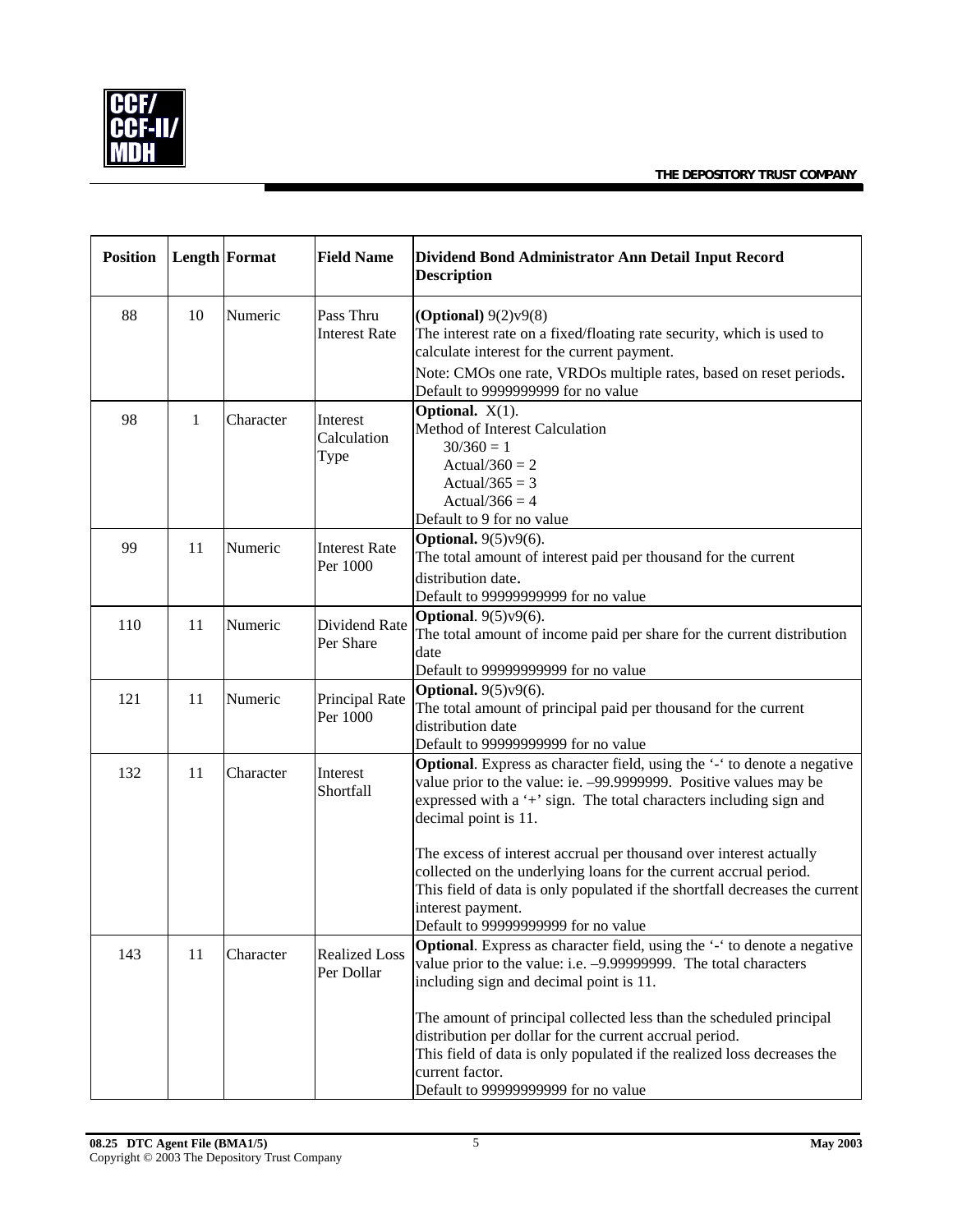

| <b>Position</b> |     | <b>Length Format</b> | <b>Field Name</b>                             | Dividend Bond Administrator Ann Detail Input Record<br><b>Description</b>                                                                                                                                                                                                                                   |  |
|-----------------|-----|----------------------|-----------------------------------------------|-------------------------------------------------------------------------------------------------------------------------------------------------------------------------------------------------------------------------------------------------------------------------------------------------------------|--|
| 154             | 11  | Character            | Realized Gain<br>Per Dollar                   | Optional. Express as character field, using the '+' to denote a positive<br>value i.e. +9.99999999. The total characters including sign and<br>decimal point is 11.                                                                                                                                         |  |
|                 |     |                      |                                               | The amount of principal collected in excess of the scheduled principal<br>distribution per dollar for the current accrual period.<br>This field of data is only populated if the realized gain increases the<br>current factor.<br>Default to 99999999999 for no value                                      |  |
| 165             | 11  | Character            | Negative<br>Amortization<br>Per Dollar        | Optional. Express as character field, using the '-' to denote a negative<br>value prior to the value: i.e. -9.99999999. Positive values may be<br>expressed with a '+' sign. The total characters including sign and<br>decimal point is 11                                                                 |  |
|                 |     |                      |                                               | The amount of unpaid interest accrued and added to the principal<br>balance per dollar for the specified period.<br>This field of data is only populated if negative amortization decreases<br>the current interest payment and increases the current factor.<br>Default to 99999999999 for no value        |  |
| 176             | 14  | Numeric              | Factor                                        | Beginning Pay <b>Optional</b> . $9(2)v9(12)$ .<br>The factor (expressed as a decimal) is created by dividing the<br>remaining principal balance of a security as of the end of the previous<br>accrual period by the original principal balance of the security.<br>Default to 99999999999999 for no value. |  |
| 190             | 14  | Numeric              | <b>Ending Pay</b><br>Factor                   | <b>Optional.</b> 9(2)v9(12).<br>The factor (expressed as a decimal) is created by dividing the<br>remaining principal balance of a security as of the end of the current<br>accrual period by the original principal balance of the security.<br>Default to 99999999999999 for no value.                    |  |
| 204             | 11  | Numeric              | Minimum<br>Denomination                       | Optional. 9(11)v.<br>The denomination on which the random lot call is processed<br>Default to 99999999999 for no value.                                                                                                                                                                                     |  |
| 215             | 15  | Numeric              | <b>DTC</b> Total<br>Principal<br>Distribution | <b>Optional.</b> 9(13)v99.<br>The total amount of principal paid on a security for the current<br>distribution date<br>Default to 999999999999999 for no value.                                                                                                                                             |  |
| 230             | 15  | Numeric              | <b>DTC</b> Total<br>Interest<br>Distribution  | <b>Optional.</b> 9(13)v99.<br>The total amount of interest paid on a security for the current<br>distribution date<br>Default to 999999999999999 for no value.                                                                                                                                              |  |
| 245             | 8   | Character            | Paying Agent<br>Id                            | <b>Required.</b> $X(8)$<br>Agent Identification number                                                                                                                                                                                                                                                      |  |
| 253             | 223 | Character            |                                               | Filler. Reserved for future use. Spaces or all 9s.                                                                                                                                                                                                                                                          |  |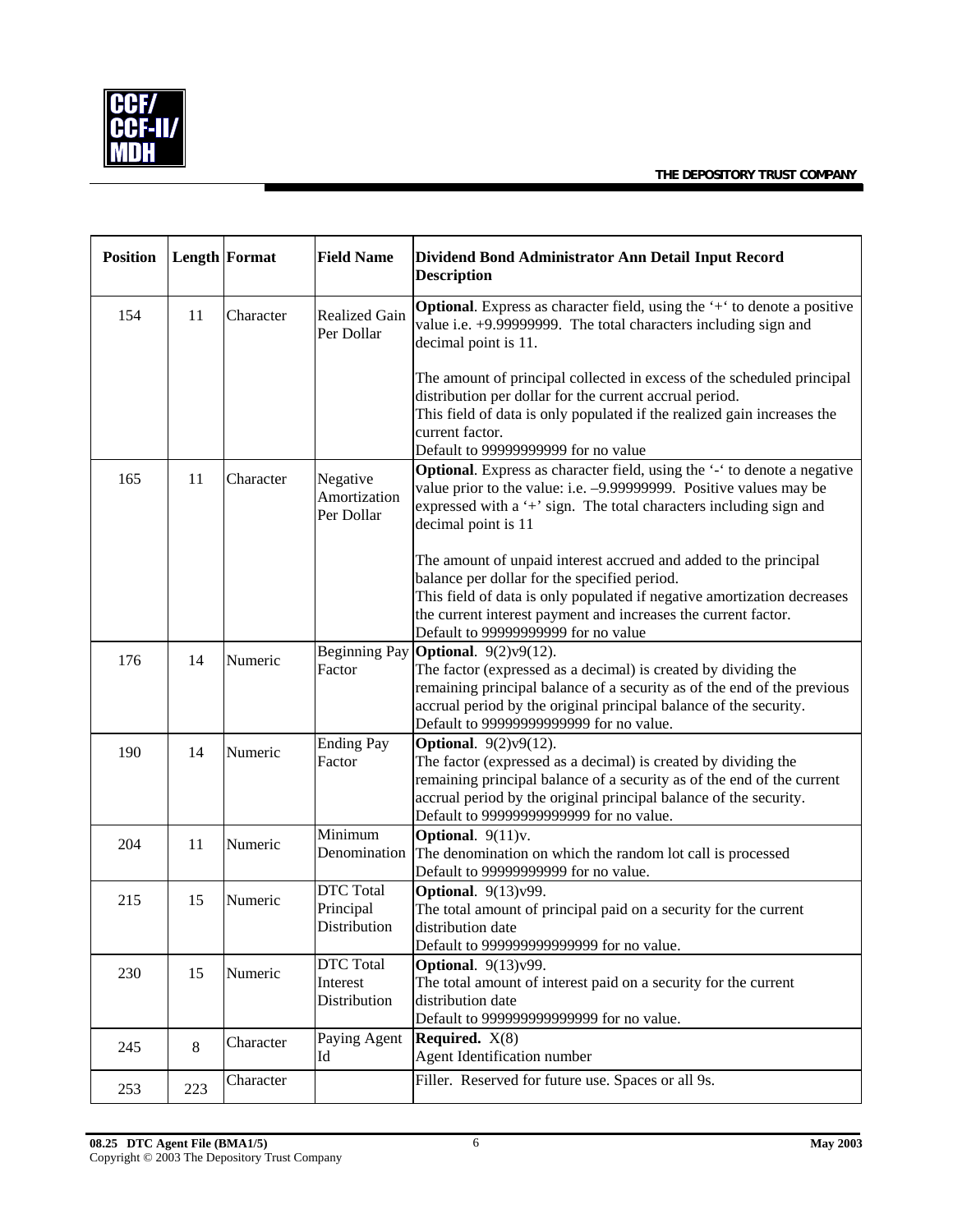<span id="page-8-0"></span>

## **3.1 CCF And CCF-II Transmission Trailer Record ("TLR")**

The Trailer Record must be the last record of each CCF-II transmission.

| <b>Position</b> | Length         | Format    | <b>Field Name</b>               | <b>Summary Total Field Description</b>                                                                                                                                                              |
|-----------------|----------------|-----------|---------------------------------|-----------------------------------------------------------------------------------------------------------------------------------------------------------------------------------------------------|
| 1               | 1              | Character | Feedback<br>Indicator           | Leave blank on input.<br>On output, indicates whether any errors were encountered<br>during processing.                                                                                             |
| $\overline{2}$  | $\mathbf{1}$   | Character | Test/Production<br>Indicator    | Distinguishes between an actual production transaction<br>and a test transaction:                                                                                                                   |
|                 |                |           |                                 | $P =$ Production<br>$T = Test$ .                                                                                                                                                                    |
| 3               | 6              | Character | Record Type                     | 'BMATLR'                                                                                                                                                                                            |
| 9               | $\overline{2}$ | Numeric   | <b>Record Suffix</b>            | Indicates the Record # on single and multiple data records<br>within a transaction. . Default is "01" for this application                                                                          |
| 11              | $\overline{2}$ | Numeric   | <b>Version Number</b>           | Version number that defines the record format. . Default is<br>"01" for this application                                                                                                            |
| 13              | 6              | Character | <b>User Reference</b><br>Number | (Optional) Used by transmitting party to uniquely identify<br>the transaction. Code spaces                                                                                                          |
| 19              | 8              | Character | Addressee                       | For numeric IDs:<br>8-digit identifier of the entity on behalf of which the<br>transaction is being processed; right aligned, zero filled<br>For non-full numeric addressees: Mnnnnnnn or Nnnnnnnn. |
| 27              | 7              | Numeric   | <b>Total Record</b><br>Count    | The total record count for all Data Records in this<br>transmission. The total excludes the Trailer Record and<br>must equal the DTC-calculated total record count.                                 |
| 34              | 13             | Numeric   | <b>Total Quantity</b><br>Amount | The total quantity amount for all Data Records in this<br>transmission. Must equal the DTC-calculated total<br>quantity amount, or zero if not applicable.                                          |
| 47              | 15             | Numeric   | <b>Total Dollar</b><br>Amount   | The total dollar amount for all Data Records in this<br>transmission. Must equal the DTC-calculated total dollar<br>amount, or zero if not applicable.                                              |
| 62              | 08             | Character | Paying Agent Id                 | Required. $X(8)$<br>Agent Identification number                                                                                                                                                     |
| 70              | 406            | Character | Filler                          | For DTC Use only.                                                                                                                                                                                   |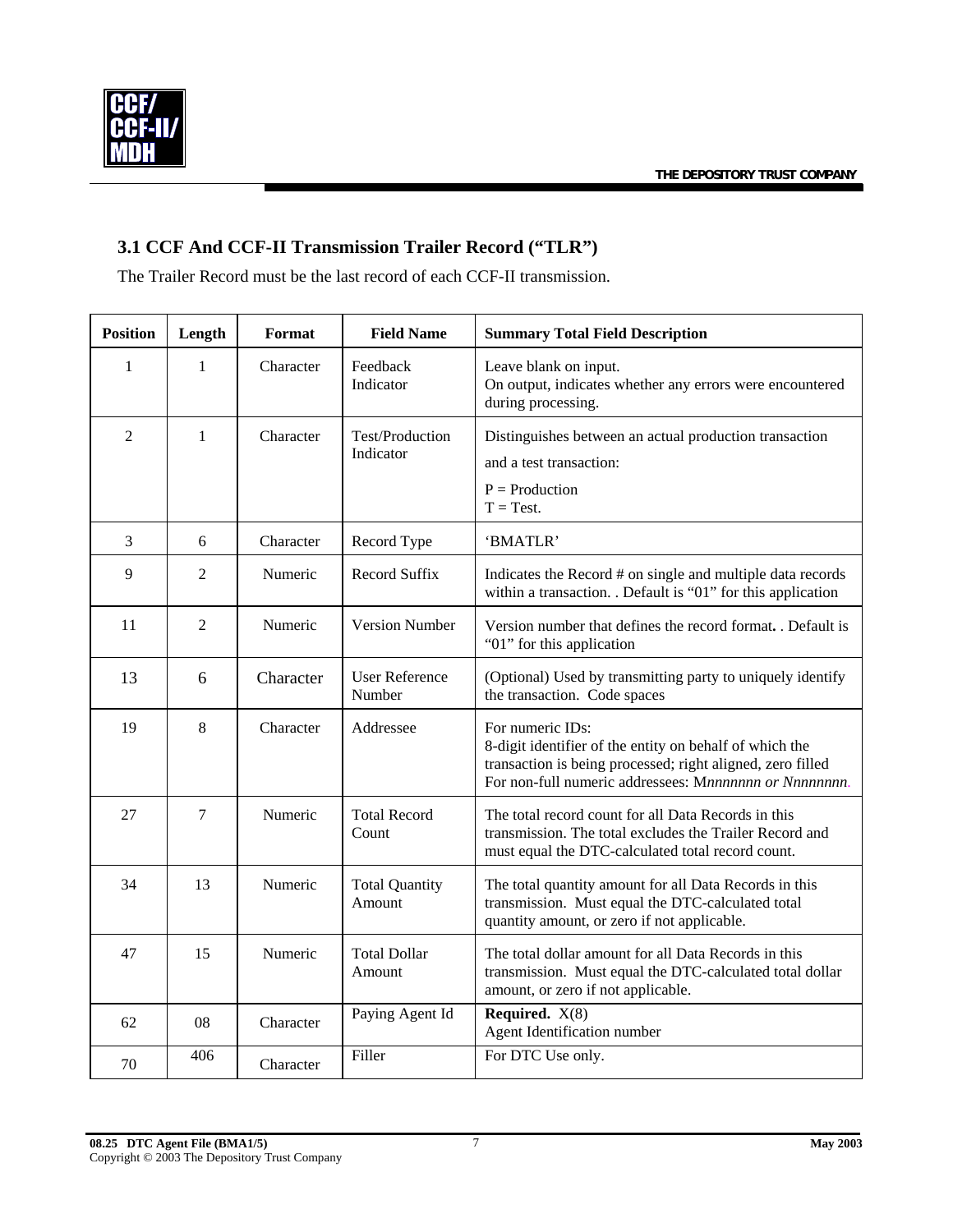<span id="page-9-0"></span>

#### **4. Error Conditions**

In the case of errors that occur during processing, the following occurs:

- CCF/CCF-II Users receive their input record with 40 bytes of errors appended to the end of the record
- MDH users receive a 40-byte area for errors in their 06 return block.

The following table lists errors that can be received during the edit of a Dividend Expected CUSIP Payment transaction. This error list describes both the Field Identifier and the Error Code. These codes are defined in the DTF files: ICMFLD for Field Identifiers; ICMERR for Error Codes.

**Note:** Refer to the Interface Control Management document for specifics relating to the way errors are returned to your system.

| <b>Error Description</b>                 | <b>Field Code</b> | <b>Message Code</b> |
|------------------------------------------|-------------------|---------------------|
| <b>Function Unavailable</b>              | <b>JAAA</b>       | 9ABJ                |
| Past Cutoff Time                         | <b>AAAA</b>       | 9AAL                |
| Invalid Commarea/Record Type             | <b>AAAA</b>       | 9AAA                |
| <b>Invalid Transmission Trailer</b>      | <b>AAAC</b>       | 9AAA                |
| Record                                   |                   |                     |
| <b>Invalid Accrual Period</b>            | <b>BACW</b>       | 9AAA                |
| <b>Invalid Pass Thru Interest Rate</b>   | FAAP              | 9AAA                |
| <b>Invalid Interest Calculation Type</b> | FAAQ              | 9AAA                |
| Invalid Interest Distribution per        | <b>FAAR</b>       | 9AAA                |
| 1000 shares                              |                   |                     |
| <b>Invalid Dividend Rate</b>             | <b>DACL</b>       | 9AAA                |
| <b>Invalid Principal Rate</b>            | <b>FAAS</b>       | 9AAA                |
| <b>Invalid Current Payment Factor</b>    | <b>FAAT</b>       | 9AAA                |
| <b>Invalid Previous Payment</b>          | <b>FAAU</b>       | 9AAA                |
| Factor                                   |                   |                     |
| <b>Invalid Interest Shortfall</b>        | <b>FAAV</b>       | 9AAA                |
| Invalid Real Loss per Dollar             | FAAZ              | 9AAA                |
| Invalid Real Gain per Dollar             | FAA1              | 9AAA                |
| <b>Invalid Negative Amortization</b>     | <b>FAAY</b>       | 9AAA                |
| <b>Invalid Payable Date</b>              | <b>BACT</b>       | 9AAA                |
| <b>Invalid Redemption Maturity</b>       | BAB1              | 9AAA                |
| Date                                     |                   |                     |
| <b>Invalid Record Date</b>               | <b>BABQ</b>       | 9AAA                |